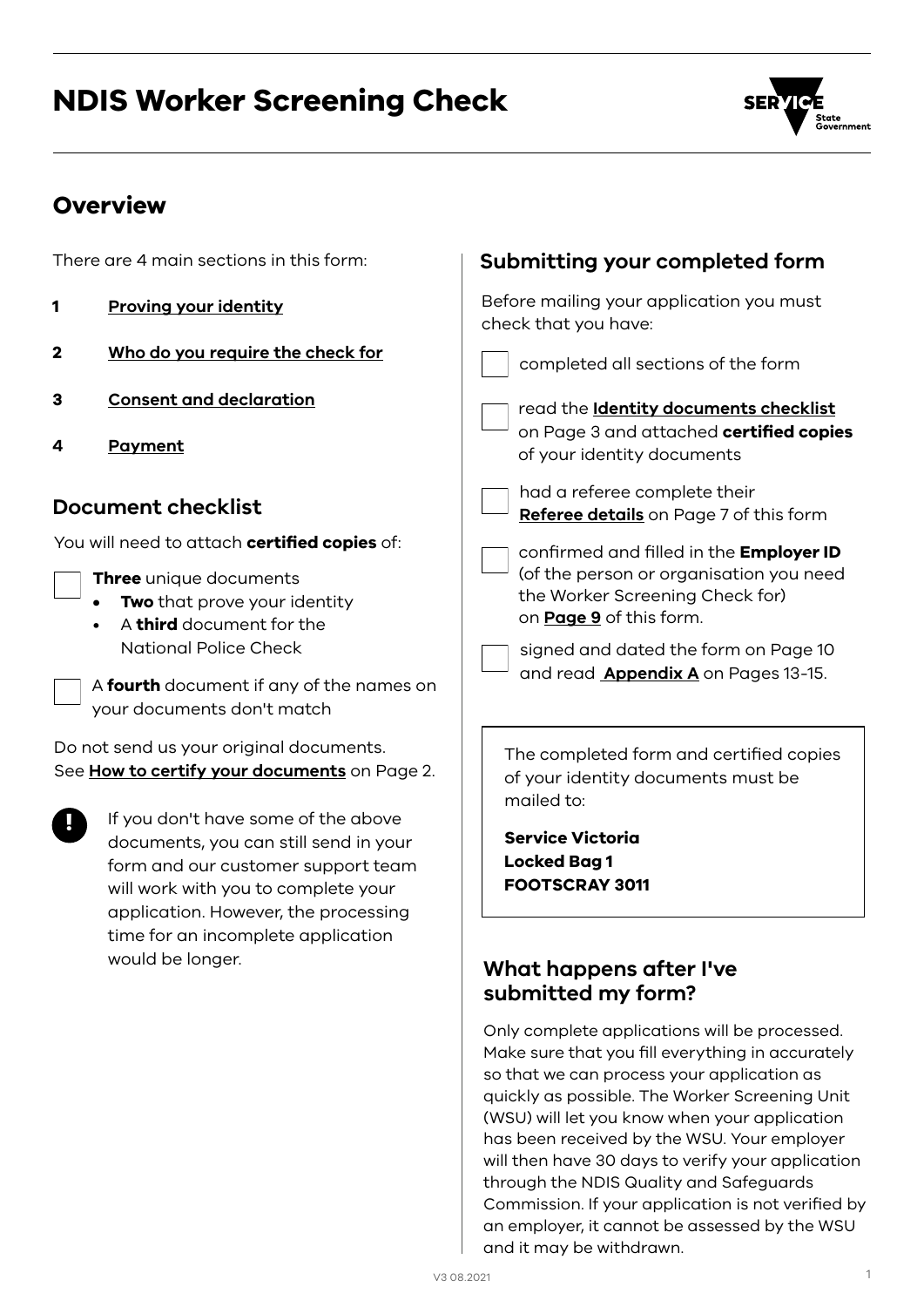# NDIS Worker Screening Check

# <span id="page-1-0"></span>**1** Your identity

We need to confirm your identity so we can make sure you are who you say you are. It also protects you from identity fraud.

By continuing, you agree to:

- give true and current details it is an offence to give misleading information
- let us check the information on your ID documents with the document issuer or official record holder

We'll handle your identity information under the Service Victoria Act 2018 and our privacy and security policy. Visit **[service.vic.gov.au/](http://service.vic.gov.au/privacy-and-security) [privacy-and-security](http://service.vic.gov.au/privacy-and-security)** for more information.

## <span id="page-1-1"></span>How to certify your documents **Authorised certifiers**

Take the **original** and a **photocopy** of your documents to an authorised certifier.

First, they'll check that your documents are original.

Next, they'll check the copies to make sure they match the original documents.

The certifier must then **sign** and **date each page** of the copy, and clearly **write or stamp**  the following:

- Name
- Personal or professional address
- Qualification to be an authorised certifier
- "Certified to be a true copy of the original seen by me."

- **Accountants**
- Architects
- Bank employees (more than 5 years of service)
- **Chiropractors**
- Conveyancers
- **Dentists**
- Engineers
- Financial advisors or planners
- Justices of the Peace
- Legal practitioners
- Local mayor or councillors
- Marriage celebrants
- Ministers of religion
- Medical practitioners
- · Midwifes
- Nurses
- Optometrists
- Pharmacists
- Physiotherapists
- Police officers
- Public servant (more than 5 years of service)
- Teachers
- Vets

For a full list, go to **[www.justice.vic.gov.au/certifiedcopies](http://www.justice.vic.gov.au/certifiedcopies)**

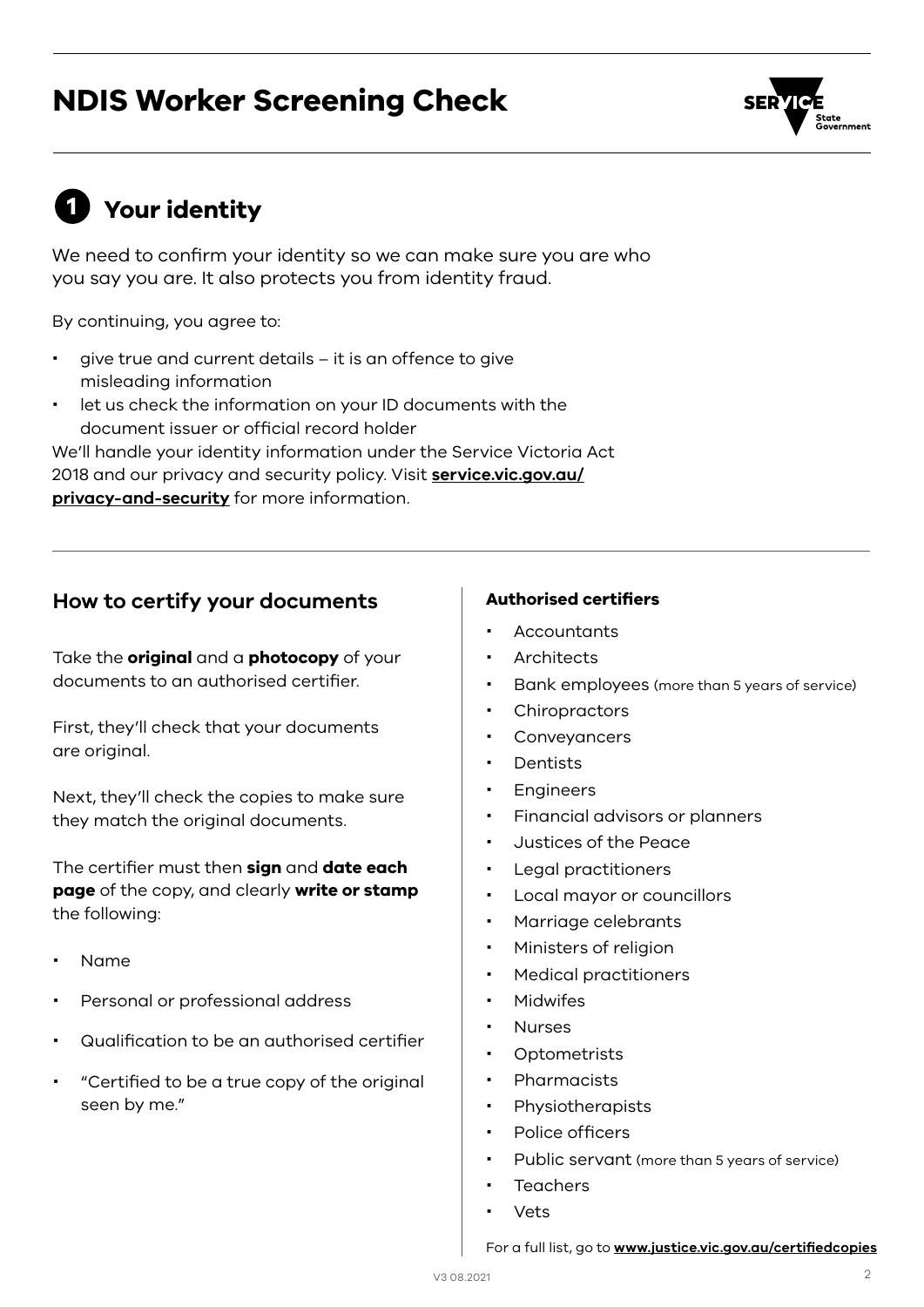# NDIS Worker Screening Check



## **Identity documents**

!

If you don't have some of the below documents, you can still send in your form and our customer support team will work with you to complete your application using additional documents. These applications will take longer to process. For the full list of Proof of Identity Documents for Offline Applications, go to the Victorian NDIS Worker Screening Check website **[www.vic.gov.au/ndis-worker-screening-check#manual-applications](http://www.vic.gov.au/ndis-worker-screening-check#manual-applications)**

| A) Document 1 V tick one                                                                                                                                                                               | C) Document $3 \checkmark$ tick one - must be<br>different to the document chosen in $A + B$                                                                                                                  |
|--------------------------------------------------------------------------------------------------------------------------------------------------------------------------------------------------------|---------------------------------------------------------------------------------------------------------------------------------------------------------------------------------------------------------------|
| <b>Current Australian Passport</b><br>(Or expired less than three years ago)                                                                                                                           | <b>Current Australian Passport</b><br>(Or expired less than three years ago)                                                                                                                                  |
| <b>Australian Birth Certificate</b><br>(A full birth certificate with the logo of<br>Births, Deaths and Marriages or your state<br>government, not an extract)<br>Current Foreign Passport linked to a | <b>Australian Birth Certificate</b><br>(A full birth certificate with the logo of<br>Births, Deaths and Marriages or your state<br>government, not an extract)<br>Current Foreign Passport linked to a        |
| valid Australian Visa<br>Australian Citizenship Certificate                                                                                                                                            | valid Australian Visa                                                                                                                                                                                         |
| (Include copies of both the front and back<br>pages. We can accept an Australian Citizenship<br>Certificate under your parents' names if your<br>name is listed on it.)<br><b>ImmiCard</b>             | Australian Citizenship Certificate<br>(Include copies of both the front and back<br>pages. We can accept an Australian Citizenship<br>Certificate under your parents' names if your<br>name is listed on it.) |
| B) Document 2 $\sqrt{ }$ tick one                                                                                                                                                                      | <b>ImmiCard</b>                                                                                                                                                                                               |
| <b>Current Australian Driver Licence</b>                                                                                                                                                               | <b>Current Australian Driver Licence</b><br><b>Medicare Card</b>                                                                                                                                              |
| <b>Medicare Card</b>                                                                                                                                                                                   | Marriage Certificate<br>(Issued by Births, Deaths and Marriages,<br>not the one on your wedding day)                                                                                                          |
|                                                                                                                                                                                                        | <b>D) Document 4 <math>\checkmark</math></b> tick one - if any of the<br>names on your documents don't match                                                                                                  |
|                                                                                                                                                                                                        | Change of Name Certificate<br>(Issued by Births, Deaths and Marriages in<br>any Australian State or Territory)                                                                                                |
|                                                                                                                                                                                                        | Marriage Certificate<br>(Issued by Births, Deaths and Marriages,<br>not the one on your wedding day)                                                                                                          |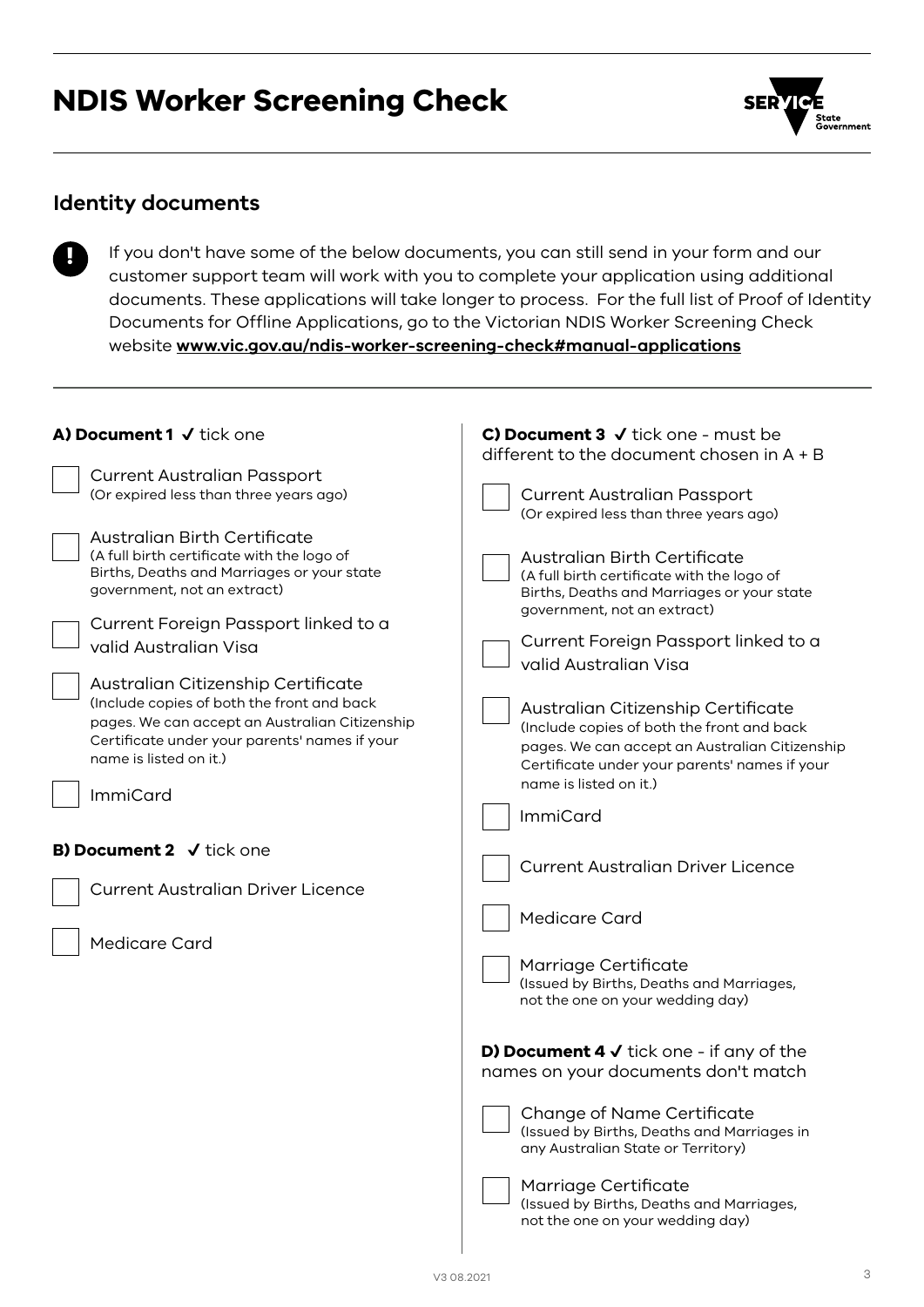# **Personal details**

Reference number (office use only)

| You must answer <b>all</b> questions.<br>Fill in your details as they appear<br>on your ID. |                                                                        |
|---------------------------------------------------------------------------------------------|------------------------------------------------------------------------|
|                                                                                             |                                                                        |
| First name                                                                                  | Daytime phone number                                                   |
| Middle name/s                                                                               | In the rare case we need to contact you                                |
|                                                                                             | Email                                                                  |
| Surname or family name                                                                      | Use the same email as your Service Victoria account<br>if you have one |
| Date of birth<br>Country of birth                                                           | <b>Home address</b><br>Street                                          |
| Day / Month / Year<br>State of birth<br>City or town of birth                               | Suburb                                                                 |
|                                                                                             | Postcode<br>State                                                      |
| Gender<br>Self-described<br>Woman<br>Man                                                    |                                                                        |
| Are you of Aboriginal or Torres Strait Islander<br>origin?                                  | <b>Postal address</b><br>Same as above<br>Street                       |
| Aboriginal<br><b>Torres Strait Islander</b><br><b>Both</b><br>No<br>Prefer not to say       |                                                                        |
| Do you have a Victorian Working with<br><b>Children Check (WWCC)?</b>                       | Suburb                                                                 |
| No<br>Yes ▶ Provide your WWCC Number                                                        | State<br>Postcode                                                      |
|                                                                                             |                                                                        |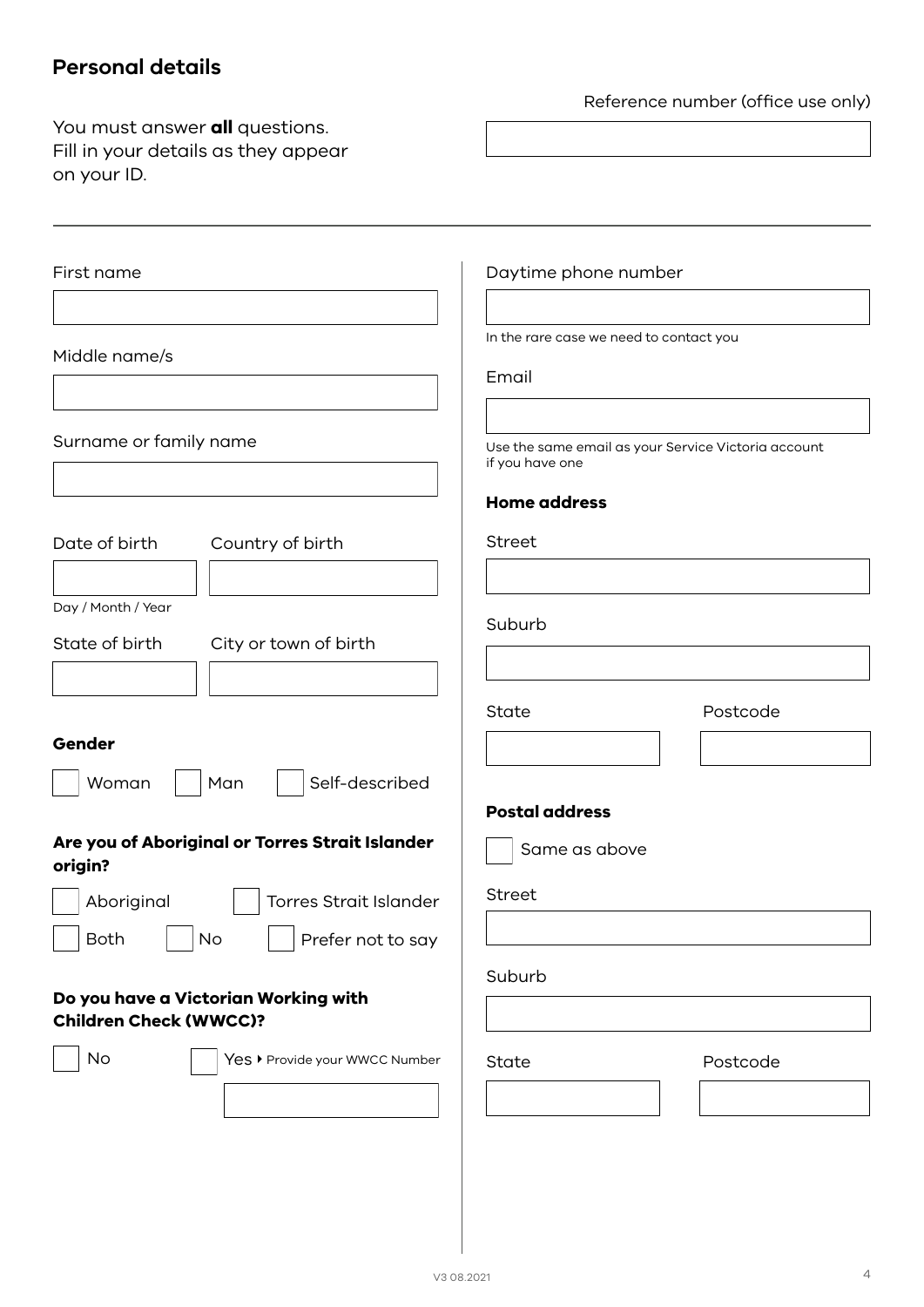## **Previous addresses**

You must list every address you've lived at for the last five years, including any addresses overseas.

### **Have you lived at your current address for more than five years?**

| more than five years?                  |                                              | identity and protect you from fraud.      |
|----------------------------------------|----------------------------------------------|-------------------------------------------|
|                                        | Yes > Skip this section and go to Your names |                                           |
| No > Please fill in your details below |                                              | Have you ever been known by another name? |
|                                        |                                              | No ▶ Skip this section and go to page 6   |
| <b>Previous address 1</b>              |                                              | Yes > Please fill in your details below   |
| Street                                 |                                              |                                           |
|                                        |                                              | Name 1                                    |
| City/Town                              |                                              | Maiden name<br>Also known as              |
|                                        |                                              | Previously used name                      |
|                                        |                                              | First name                                |
| State/Province/Region                  |                                              |                                           |
|                                        |                                              | Middle name/s                             |
| Country                                | Postcode/Zipcode                             |                                           |
|                                        |                                              |                                           |
|                                        |                                              | Surname or family name                    |
| <b>Previous address 2</b>              |                                              |                                           |
| Street                                 |                                              |                                           |
|                                        |                                              | <b>Name 2</b>                             |
|                                        |                                              | Also known as<br>Maiden name              |
| City/Town                              |                                              | Previously used name                      |
|                                        |                                              | First name                                |
| State/Province/Region                  |                                              |                                           |
|                                        |                                              |                                           |
|                                        |                                              | Middle name/s                             |
| Country                                | Postcode/Zipcode                             |                                           |
|                                        |                                              | Surname or family name                    |
|                                        | I have more than two previous addresses      |                                           |
|                                        | Include these on a separate piece of paper   |                                           |
|                                        |                                              | I have more than two names                |

<span id="page-4-0"></span>**Your names**

We need to know all the names you currently use, or have used in the past. This includes names that you are also known as. For example, if your true name is Joseph, you might also be known as Joe. This information helps us be sure of your

Include these on a separate piece of paper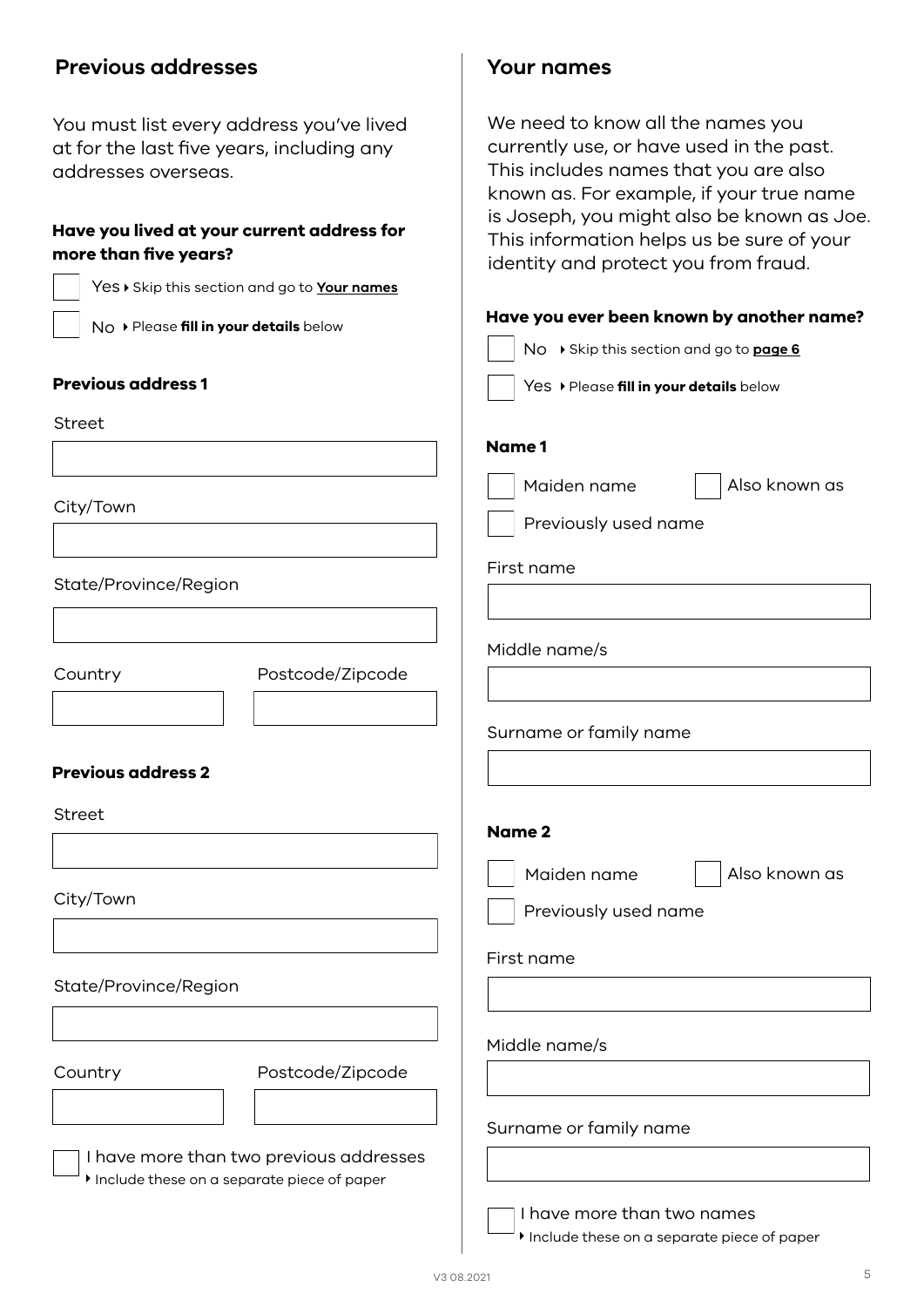#### <span id="page-5-0"></span>Important |<br>|<br>|

### **Are you 18 years of age or over?**

Yes Skip this section and go to **[Referee details](#page-6-0)**

No We'll need your **parent or guardian's consent** to do a National Police Check. This is because you are under 18 years of age. Please **complete the consent form** below.

# **National Police Check - Consent**

#### **Parent or guardian consent Consent and declaration**

Parent or guardian's full name

I confirm I am the parent/legal guardian of

Appllcant's full name

who is applying for a National Police Check. I have read the consent and declaration and **[Appendix A](#page-12-0)**, and consent to the check.

Signature

Date

Day / Month / Year

#### **Your consent**

By completing this form, I,

Appllcant's full name

agree that I will give my consent and authority as set out in the consent and declaration and **[Appendix A](#page-12-0)** before I submit my application.

For the purpose of a National Disability Insurance Scheme Worker Screening Check under the Worker Screening Act 2020 (Vic), my consent and authority allows the Department of Justice and Community Safety Worker Screening Unit to:

- 1. ask the Australian Criminal Intelligence Commission (ACIC) for a National Police Check on my behalf;
- 2. make enquiries and seek information about me; and
- 3. allow the sharing and use of:
	- a. information in my application and attachments;
	- b. the outcome of my application; and
	- c. the National Police Check.

I understand that if I do not agree to give my consent and authority for the National Police Check to be conducted, I cannot continue with my application. I understand that:

- a. the information I give to the Department of Justice and Community Safety Worker Screening Unit, including my personal information and identity document details, will be given to ACIC and police agencies to get the National Police Check:
- b. the National Police Check will be considered to assess my application and my ongoing ability to hold a clearance under the Worker Screening Act 2020 (Vic);
- c. my information and the National Police Check may be used and shared with other people or organisations as set out in the Consent and Declaration; and
- d. giving incomplete, false or misleading information in any part of my application is a serious offence and may result in legal action. If I realise that I have given incomplete, false or misleading information, I will contact the Worker Screening Unit as soon as possible.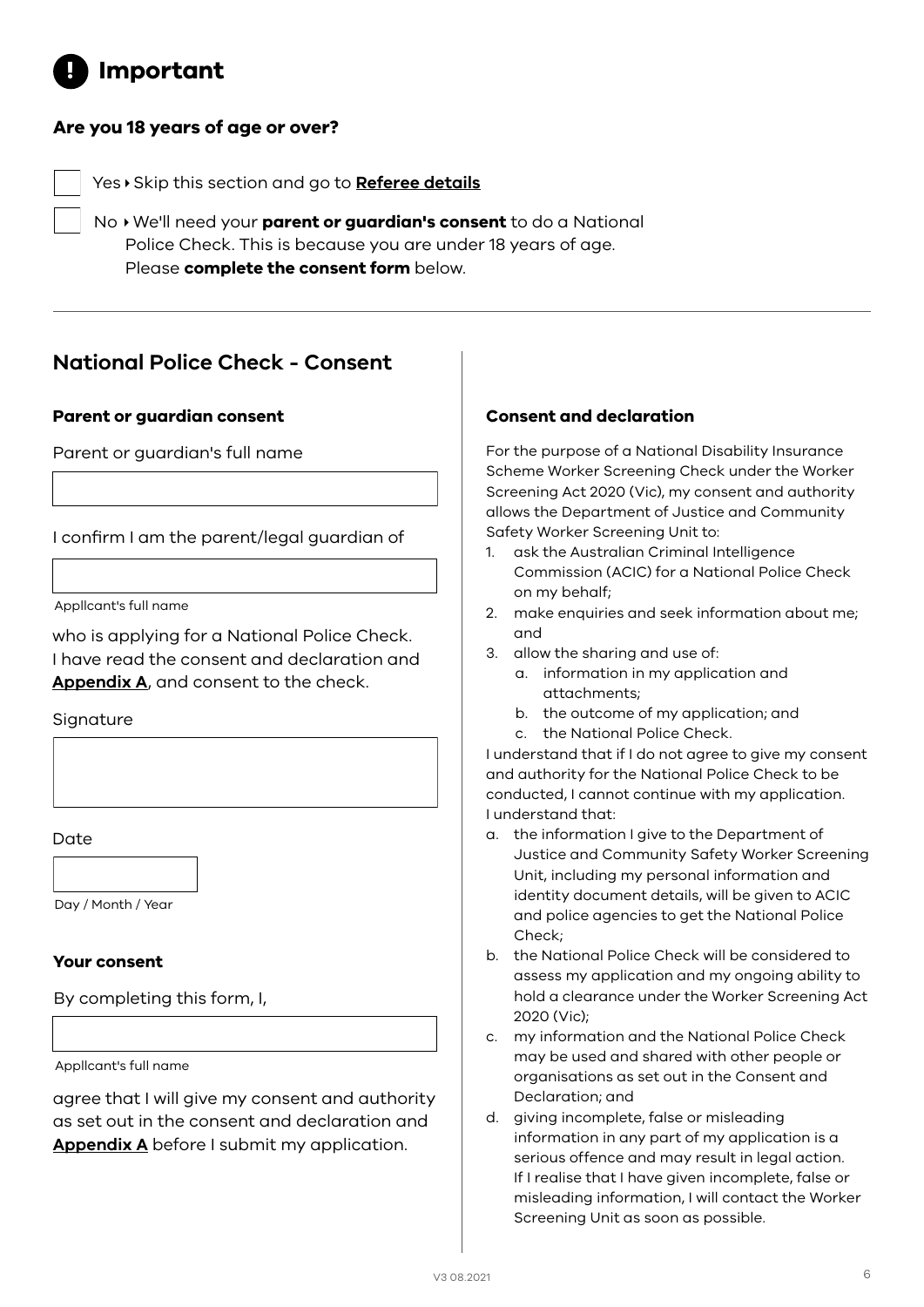## <span id="page-6-0"></span>**Referee details**

The referee makes sure you are who you say you are. A certifier can also be your referee if they've known you for 12 months. They also can't be in a relationship with you, live with you or be related to you.

### **The following section is to be filled in by the referee.**

You are a referee for the applicant so we can make sure they are who they say they are. By continuing, you agree to let us check the information from your ID with the document issuer or official record holder.

Referee surname or family name

Given names (in full)

Date of birth

Daytime phone number

Day / Month / Year

#### **ID details** ✔ tick one only



#### **Current Australian Passport**

(or expired less than three years ago)

#### Full name on passport

|       | Passport number                          | Expiry             |
|-------|------------------------------------------|--------------------|
|       |                                          | Day / Month / Year |
|       | <b>Current Australian Driver Licence</b> |                    |
|       | Full name on licence                     |                    |
|       |                                          |                    |
| State | Licence number                           | Expiry             |
|       |                                          | Day / Month / Year |

#### **Confirm and sign**

I confirm that:

- I'm an Australian citizen aged 18 or older.
- I've known the applicant for at least 12 months.
- I'm not related to, or in a relationship with the applicant.
- I don't live with the applicant.
- $\cdot$  I have a current Australian driver licence or Australian passport (or expired for less than three years)
- The following information is true and correct. I understand that there are penalties, including up to 10 years in prison, for making, using and copying false and misleading documents.
- The documents belong to the applicant and I have seen the certified copies provided by the applicant.

#### Referee Signature

Day / Month / Year

We'll handle your identity information under the Service Victoria Act 2018 and our privacy and security policy. Visit **[service.vic.gov.au/](http://service.vic.gov.au/privacy-and-security) [privacy-and-security](http://service.vic.gov.au/privacy-and-security)** for more information.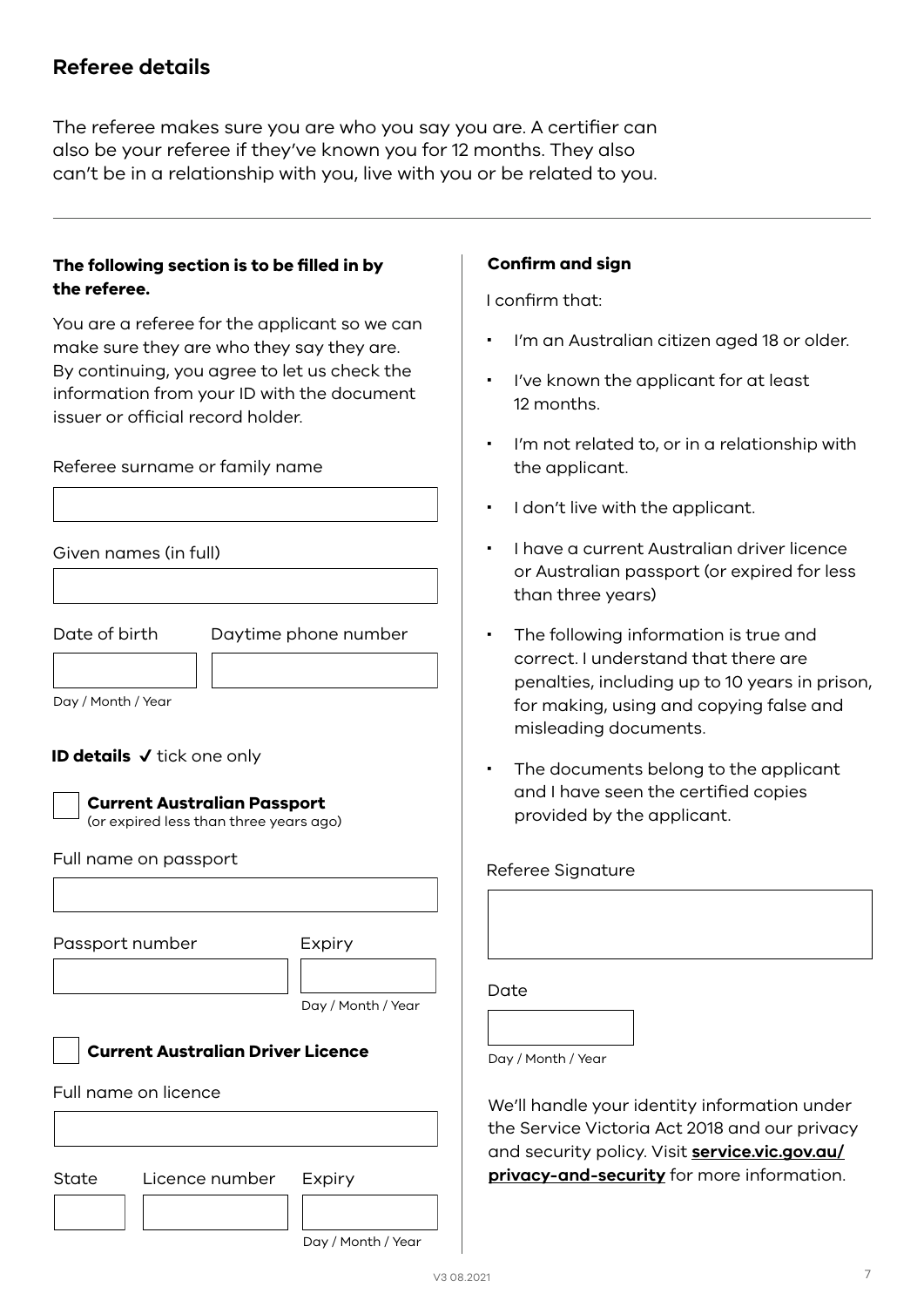## **Saving your identity details**

To make things quicker and easier, we can remember your identity details for next time.

We don't keep copies of your documents, but we'll securely keep your details for up to 10 years. This means you won't have to keep proving your identity when you do a transaction with us.

If you don't, you will have to prove your identity again next time.



If you created a Service Victoria account online, we'll use the email address you gave us.

If you didn't create an account or started your application as a guest, we'll use the email address you provided in this form to set up an account for you.

#### **Do you want to save your identity details? Attach your photos**

- Yes You'll need to include two photos signed by your referee in the section on the right
- No  $\rightarrow$  Go to **[Who do you require the](#page-8-0) [NDIS Worker Screening Check for](#page-8-0)**

You'll need **two** identical passport quality photos of yourself.



On the **back** of one of the photos, your referee must clearly do two things:

- Write "This is a true photograph of [your name]"
- Provide their signature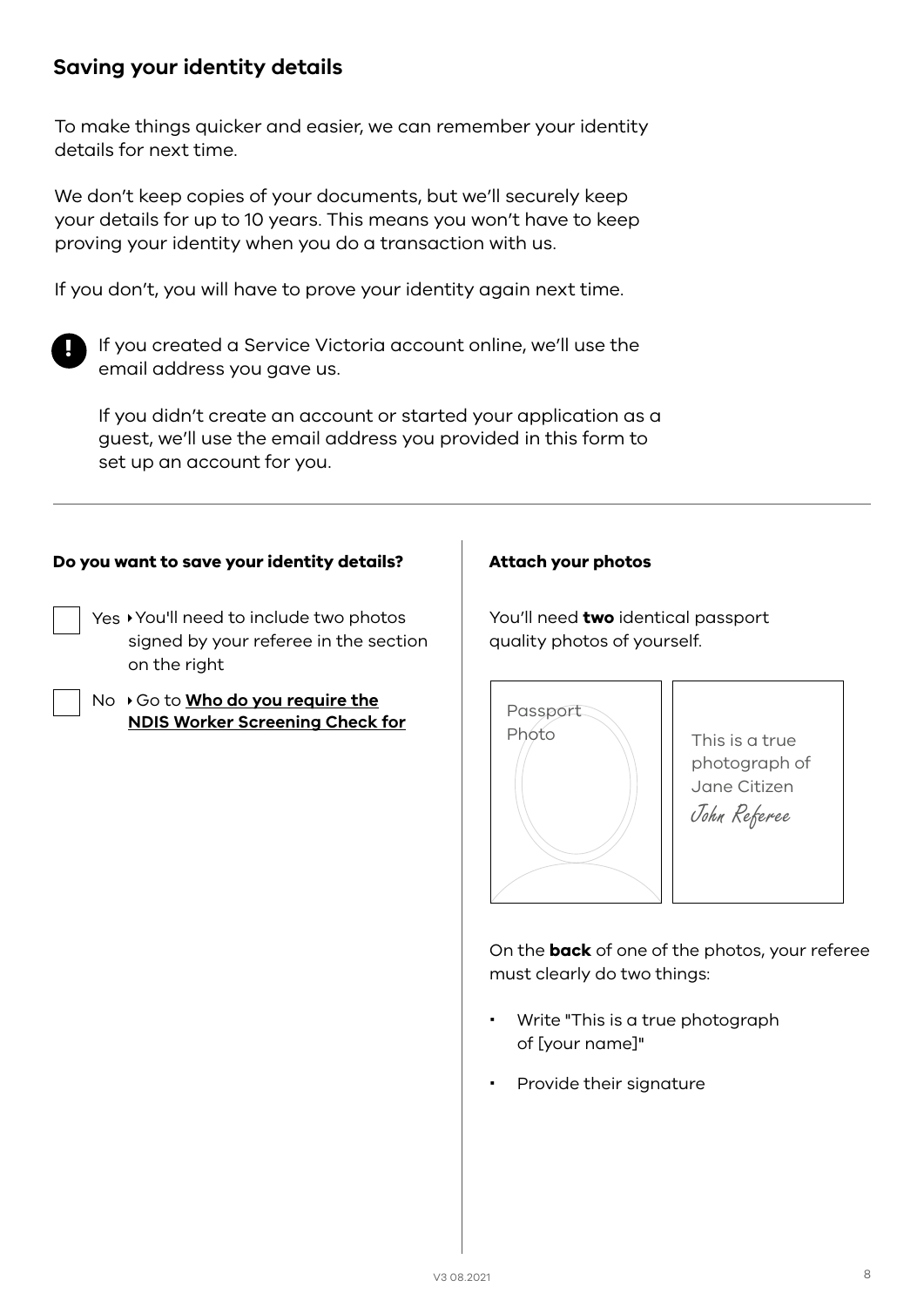# <span id="page-8-0"></span>2 Who do you require the NDIS Worker Screening Check for

| <b>Employer1</b>                                                                                                                                                                                                                                                                                                                                                                                              | <b>Employer 2</b>                                                                                                                                                                                                                                                                                                                                                                                             |  |
|---------------------------------------------------------------------------------------------------------------------------------------------------------------------------------------------------------------------------------------------------------------------------------------------------------------------------------------------------------------------------------------------------------------|---------------------------------------------------------------------------------------------------------------------------------------------------------------------------------------------------------------------------------------------------------------------------------------------------------------------------------------------------------------------------------------------------------------|--|
| <b>Employer Type</b>                                                                                                                                                                                                                                                                                                                                                                                          | <b>Employer Type</b>                                                                                                                                                                                                                                                                                                                                                                                          |  |
| Organisation                                                                                                                                                                                                                                                                                                                                                                                                  | Organisation                                                                                                                                                                                                                                                                                                                                                                                                  |  |
| Self-managed participant                                                                                                                                                                                                                                                                                                                                                                                      | Self-managed participant                                                                                                                                                                                                                                                                                                                                                                                      |  |
| Business or employer name                                                                                                                                                                                                                                                                                                                                                                                     | Business or employer name                                                                                                                                                                                                                                                                                                                                                                                     |  |
|                                                                                                                                                                                                                                                                                                                                                                                                               |                                                                                                                                                                                                                                                                                                                                                                                                               |  |
| NDIS employer ID                                                                                                                                                                                                                                                                                                                                                                                              | NDIS employer ID                                                                                                                                                                                                                                                                                                                                                                                              |  |
|                                                                                                                                                                                                                                                                                                                                                                                                               |                                                                                                                                                                                                                                                                                                                                                                                                               |  |
| Please ensure that the Employer or<br>self-managed participant ID is correct.<br>If you are unsure, please contact your<br>organisation or self-managed participant<br>direct to confirm their ID. Without the ID,<br>we can't process your application.<br>The NDIS Quality and Safeguards<br>Commission can help if you need further<br>assistance. Call 1800 035 544 or visit<br>www.ndiscommission.gov.au | Please ensure that the Employer or<br>self-managed participant ID is correct.<br>If you are unsure, please contact your<br>organisation or self-managed participant<br>direct to confirm their ID. Without the ID,<br>we can't process your application.<br>The NDIS Quality and Safeguards<br>Commission can help if you need further<br>assistance. Call 1800 035 544 or visit<br>www.ndiscommission.gov.au |  |
| <b>Address</b>                                                                                                                                                                                                                                                                                                                                                                                                | <b>Address</b>                                                                                                                                                                                                                                                                                                                                                                                                |  |
| <b>Street</b>                                                                                                                                                                                                                                                                                                                                                                                                 | <b>Street</b>                                                                                                                                                                                                                                                                                                                                                                                                 |  |
|                                                                                                                                                                                                                                                                                                                                                                                                               |                                                                                                                                                                                                                                                                                                                                                                                                               |  |
| Suburb                                                                                                                                                                                                                                                                                                                                                                                                        | Suburb                                                                                                                                                                                                                                                                                                                                                                                                        |  |
|                                                                                                                                                                                                                                                                                                                                                                                                               |                                                                                                                                                                                                                                                                                                                                                                                                               |  |
| Postcode<br>State                                                                                                                                                                                                                                                                                                                                                                                             | Postcode<br>State                                                                                                                                                                                                                                                                                                                                                                                             |  |
|                                                                                                                                                                                                                                                                                                                                                                                                               |                                                                                                                                                                                                                                                                                                                                                                                                               |  |
|                                                                                                                                                                                                                                                                                                                                                                                                               | I have more than two employers<br>Include these on a separate piece of paper                                                                                                                                                                                                                                                                                                                                  |  |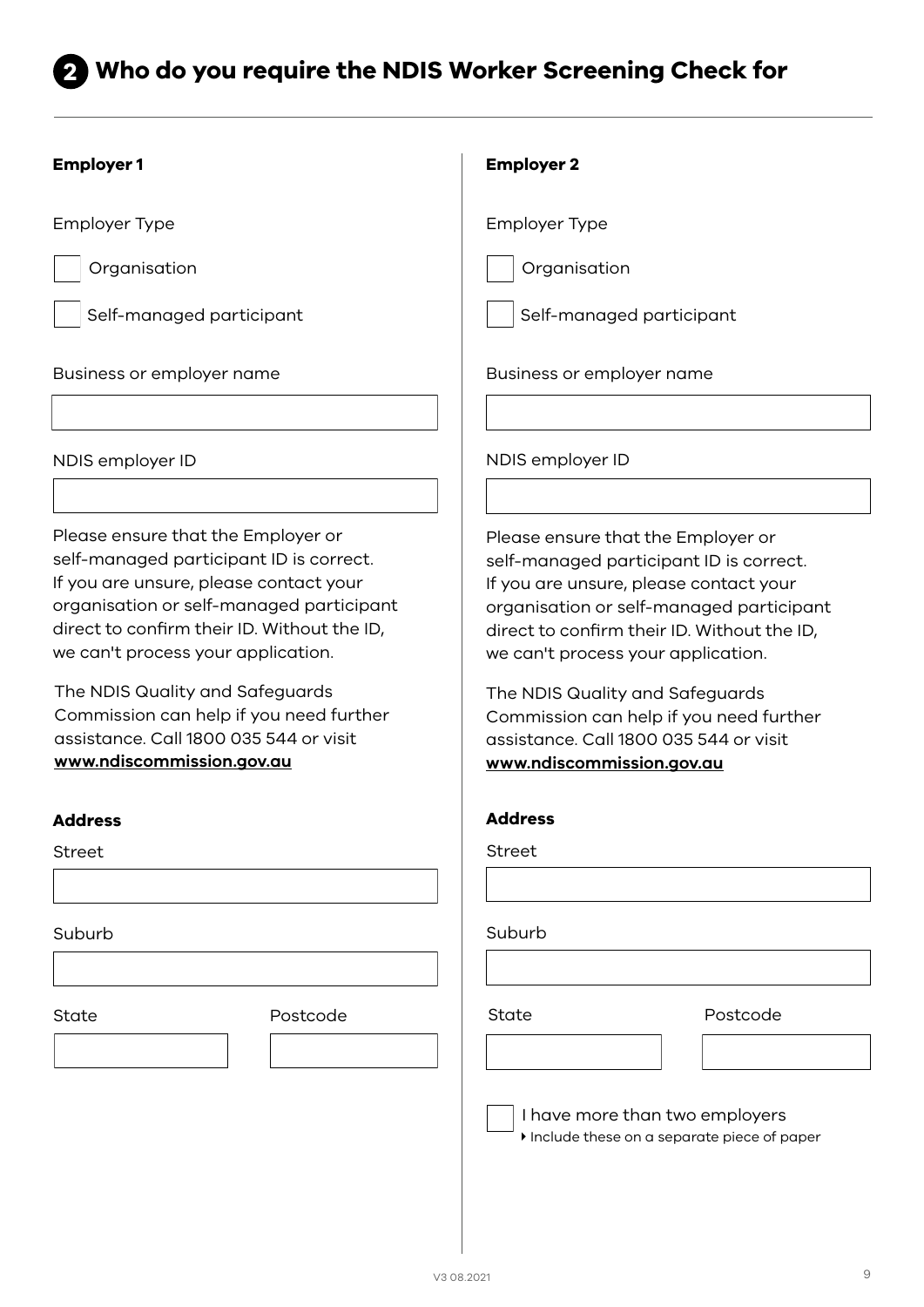<span id="page-9-0"></span>I have read and understood all of the information in **[Appendix A - Informed consent \(page 13-15\)](#page-12-0)** and provide my consent and declaration.

I agree to give Service Victoria my application to get a clearance for an NDIS Worker Screening Check.

I know I can ask to access my personal information at any time by getting in touch with Service Victoria at **[service.vic.gov.au/contact/send-us-a-message](http://service.vic.gov.au/contact/send-us-a-message)** or the WSU at **[privacy@justice.vic.gov.au](mailto:privacy%40justice.vic.gov.au?subject=).**

If I do not provide this information, I may not be able to complete my application for assessment by the Worker Screening Unit.

Your Signature



Day / Month / Year



Once you have signed and dated this page, please ensure you **complete your payment details** on **[page 11](#page-10-0)**.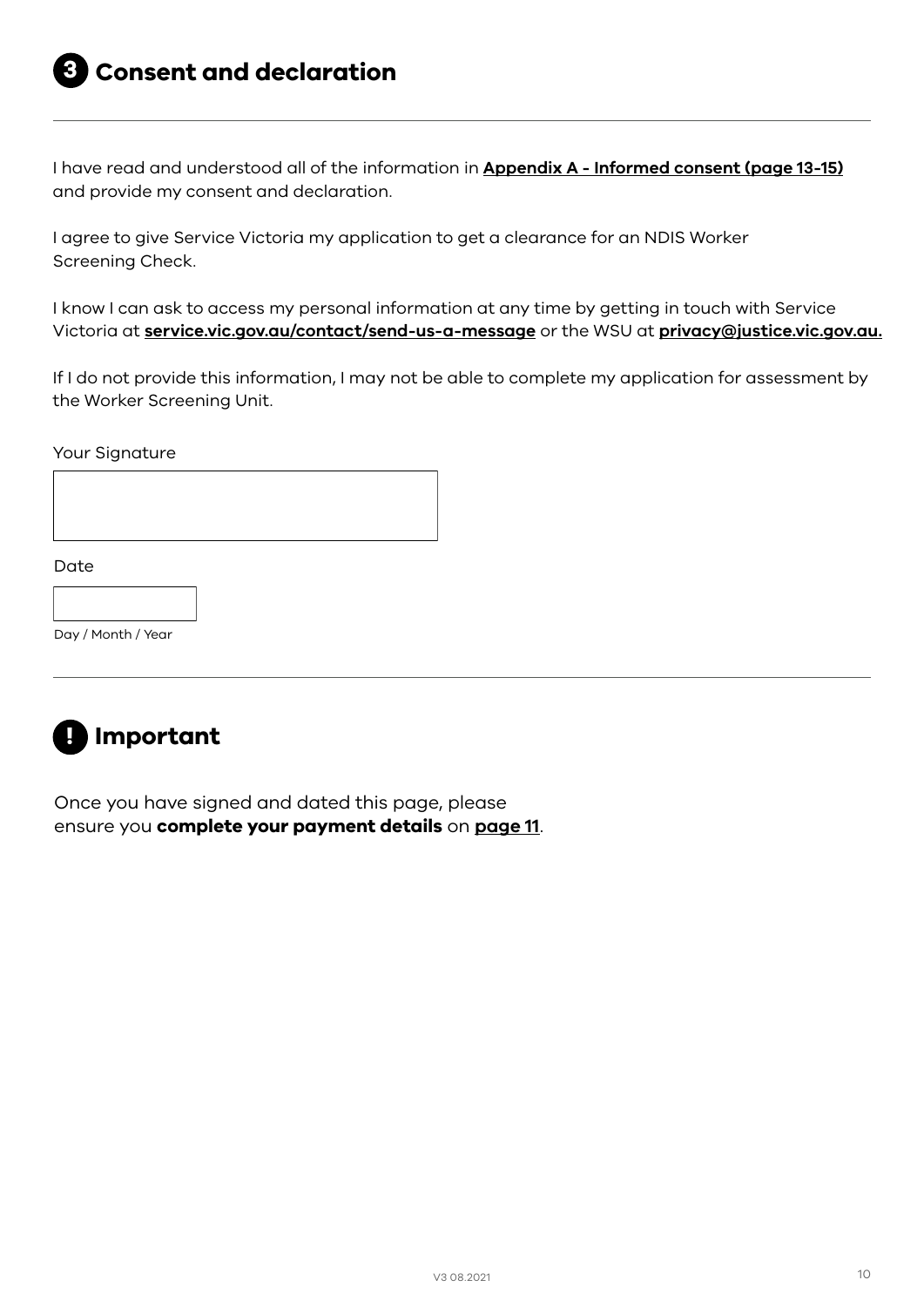<span id="page-10-0"></span>

# The cost is **\$121.10**

Name on card

| Card number |      |                                           |
|-------------|------|-------------------------------------------|
|             |      |                                           |
| Expiry      |      | <b>CVV</b>                                |
|             |      |                                           |
| Month       | Year | Three-digit code on the back of your card |

### **For office use only**

Applicant name

Application number

#### Date payment taken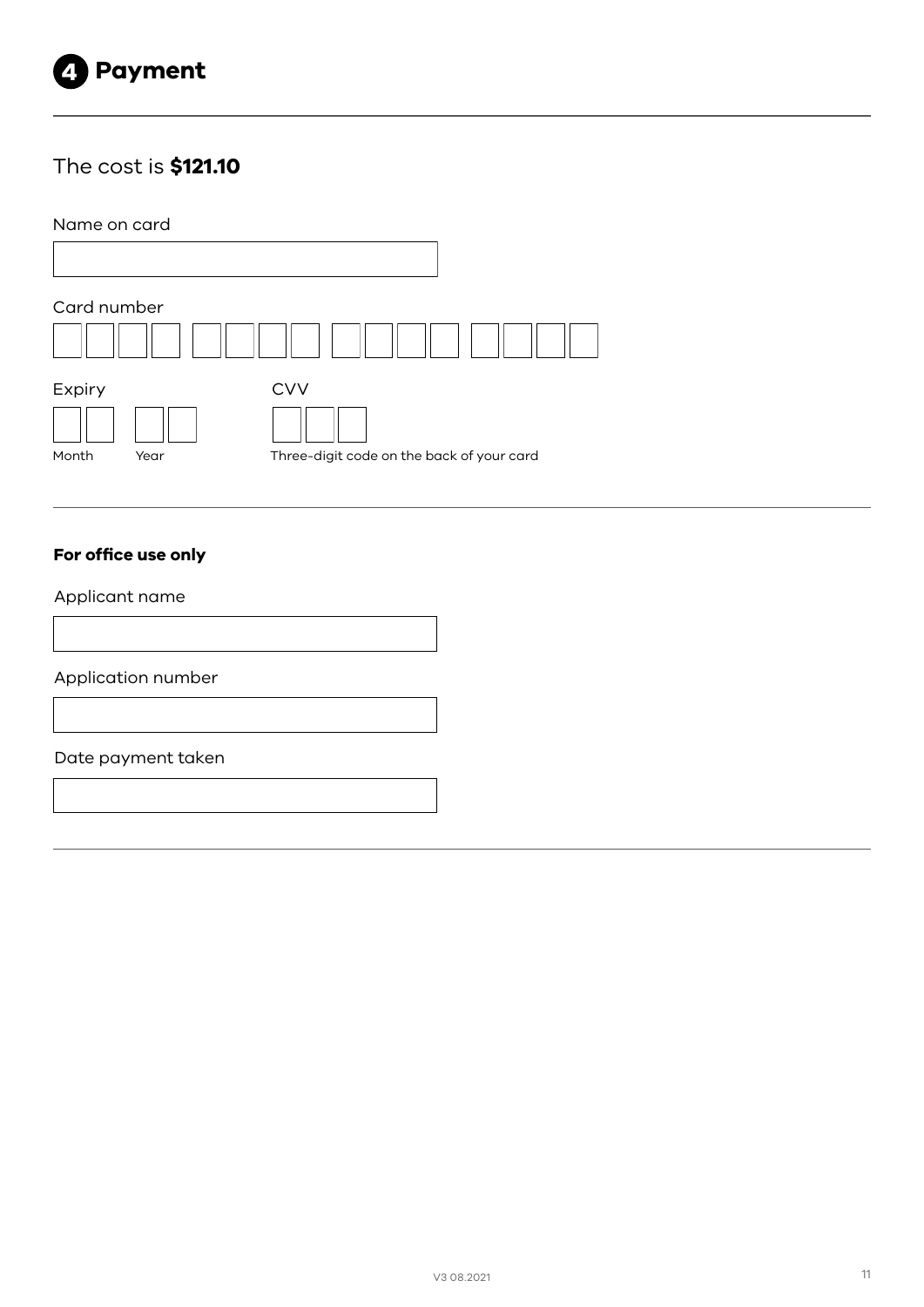# How was your experience?



# **Tell us why (optional)**

We'd love to hear your thoughts, concerns and suggestions so we can improve. In particular, if you attempted to complete this application online but couldn't complete it online, we'd love to know why. Thank you.

How long did this application take to complete?

minutes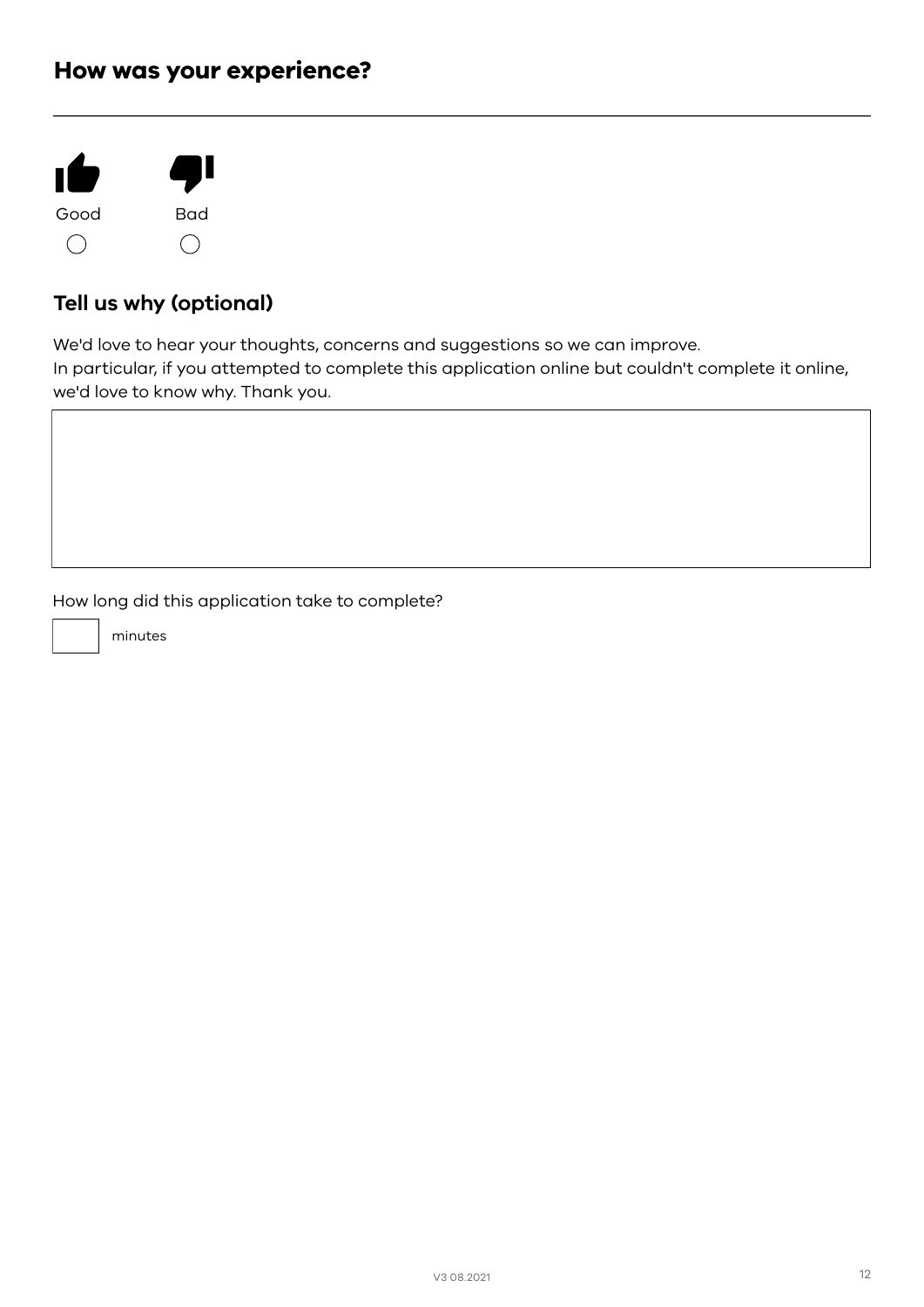# <span id="page-12-0"></span>Appendix A





To determine your eligibility for a National Disability Insurance Scheme Clearance or a Working with Children Clearance under the Worker Screening Act 2020 (VIC), we need to get your informed consent to the matters specified in this form.

Your informed consent means you have read and understood the information provided in this form about how your personal information and any information obtained from Australian police agencies relevant to you will be handled and disclosed and that you understand what you are consenting to including:

- a. that you provide your permission for us to collect, share, copy and process the information in your Application and attachments (including your personal information) in certain ways set out in this form;
- b. provide your permission for us to request a nationally coordinated criminal history check on your behalf (police record check); and
- c. provide your permission for the disclosure of information.

It is important that you read this form in its entirety and, where required, get clarification to ensure your complete understanding. You

must then sign and submit this form to give your informed consent.

- 1. I consent to the Worker Screening Unit of the Department of Justice and Community Safety (the department) of GPO Box 1915, Melbourne Victoria 3001, its agents, contractors and their subcontractors receiving, sharing, copying and processing the information in this Application and its attachments for the purposes of the Worker Screening Act 2020 (VIC) (the Act), the Worker Screening Regulations 2020 (VIC) (the Regulations) and any other relevant law. I acknowledge that the information I have provided includes personal and sensitive information and I have provided documents to verify my identity.
- 2. For the purposes of this Consent and Declaration;
	- a. 'NDIS' means National Disability Insurance Scheme;
	- b. 'WWC' means Working with Children;
	- c. 'Application' means an Application under the Act for an NDIS check to be carried out and an NDIS Clearance to be given on completion of the NDIS check or an Application under the Act for a WWC check to be carried out and a WWC Clearance to be given on completion of the WWC check as applicable;
	- d. 'Clearance' means an NDIS Clearance or a WWC Clearance given under the Act as applicable; and
	- e. 'Exclusion' means an NDIS exclusion or a WWC Exclusion given under the Act as applicable where the department refuses to give me a Clearance.
	- f. 'Spent Convictions Legislation' means Part VIIC of the Crimes Act 1914 (Cth); Part 8 of the Sentencing Act 1991 (VIC), Criminal Records Act 1991 (NSW); Criminal Law (Rehabilitation of Offenders) Act 1986 (QLD); Spent Convictions Act 2009 (SA); Spent Convictions Act 1988 (WA); Criminal Records (Spent Convictions) Act 1992 (NT); Spent Convictions Act 2000 (ACT); and Annulled Convictions Act 2003 (TAS).
- 3. For the purposes of my Application and enquiries while I hold a Clearance, I authorise the conduct of a nationally coordinated criminal history check delivered by the Australian Crime Commission (ACC) and Australian police agencies ('police record check') and I provide the following consent and authorisation:
	- a. I consent to the department making enquiries and seeking information about me from any source considered necessary, including any Australian Police agency, ACC, any employee within the meaning of the Public Administration Act 2004 (Vic), authorised entity, court, prosecuting authority, authorised screening agency in any Australian state or territory, professional registration board, commission, commissioner, disciplinary or regulatory entity, relevant prescribed body, health treating professional, government department or agency including without limitation, the Director of Public Prosecutions (DPP), the Department of Health (DoH), the Department of Families, Fairness and Housing (DFFH), the Commission for Children and Young People (CCYP), Corrections Victoria, the Disability Worker Registration Board, the Victorian Disability Worker Commission, the Victorian Disability Worker Commissioner and the Victorian Institute of Teaching; and
	- b. I authorise and consent to the disclosure of information about me and my Application (including any information obtained from other sources as a result of making enquiries and seeking information about me) and the outcome of my Application by the department to any person or organisation considered necessary, including any Australian police agency, any authorised screening unit or agency including without limitation, any unit or agency in another Australian state or territory that provides for screening of persons engaged in child-related work, ACC, any court, prosecuting authority, professional registration board, disciplinary or regulatory entity, relevant entity or prescribed body, health treating professional and any government department or agency including without limitation, DPP, DoH, DFFH, CCYP, Corrections Victoria, the Disability Worker Registration Board, the Victorian Disability Worker Commission, the Victorian Disability Worker Commissioner and the Victorian Institute of Teaching.
- 4. I acknowledge that the information which may be disclosed to the department includes, but is not limited to:
	- a. details about or circumstances relating to, convictions, findings of guilt and charges (including any police record check regardless of the outcome of the charges or when and where the offence or alleged offence occurred;
	- b. details about or circumstances relating to involvement of DoH and/or DFFH with respect to child protection or family violence; and
	- c. information in relation to an application made by me in another Australian state or a territory under a law of that state or a territory that provides for screening of persons engaging in child-related work or screening of persons who are employed or engaged in risk assessed roles providing support or services to persons with a disability and any decision made or clearance or registration granted to me with respect to that application.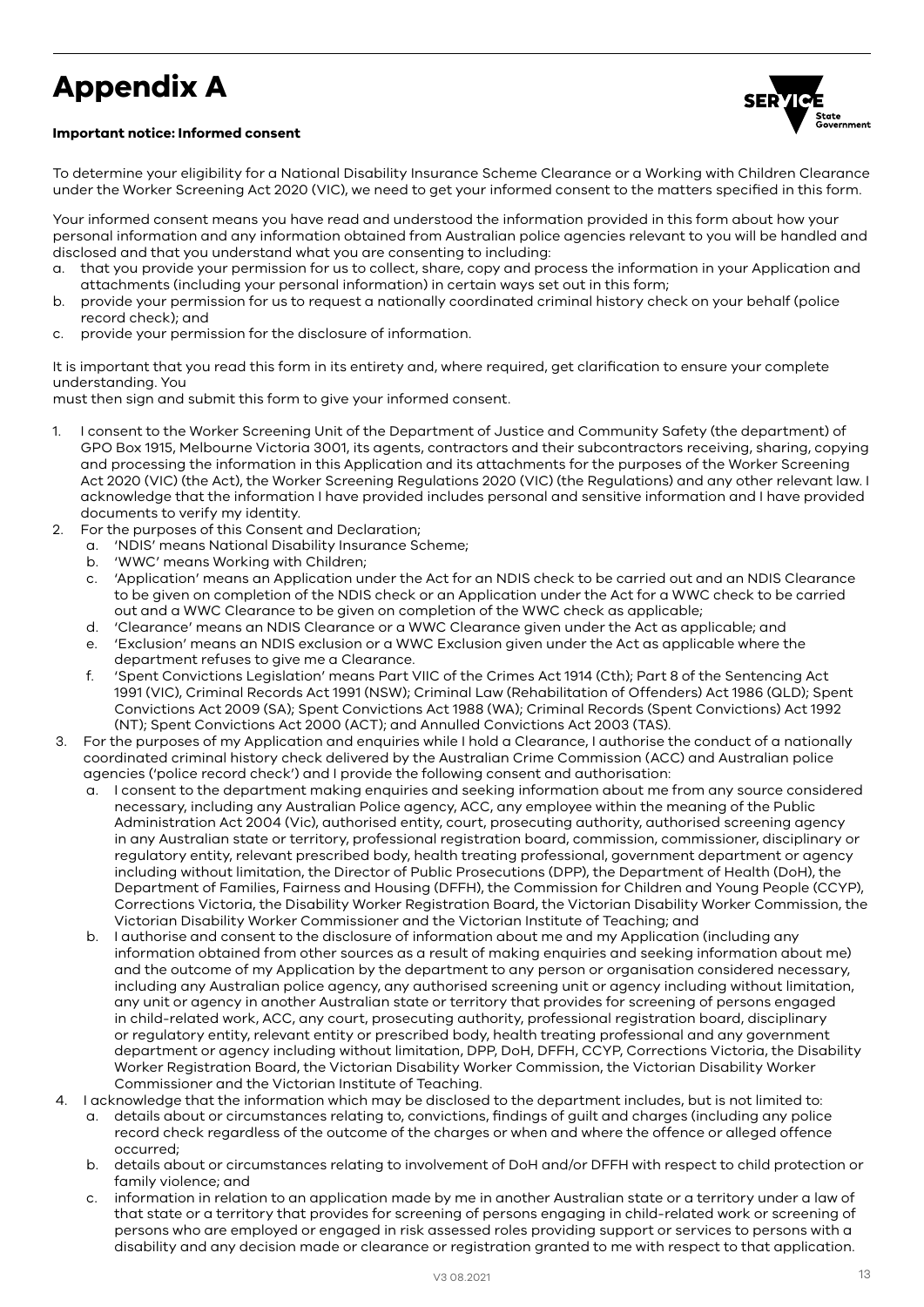- 5. I acknowledge that I understand that my personal information may be provided to police agencies for general law enforcement purposes, including those purposes set out in the Australian Crime Commission Act 2002 (Cth).
- 6. For the purposes of an application or reassessment of an application made by me in another state or territory for any clearance required at law to engage in child-related work or to provide support or services in a risk assessed role to persons with a disability in that state or territory, I consent to the disclosure of information about me and my Application to any government department or screening agency in that other Australian state or territory.
- 7. With respect to the police record check, I acknowledge that:
	- a. the department is collecting my personal information to provide to ACC and police agencies to check if I have a criminal history and to assess whether I should be permitted to work or care for children or provide support or services to persons with a disability under the NDIS;
	- b. I am aware that I am providing consent for a police record check on a national basis to be conducted using all personal information provided by me including information provided in identity documents I have supplied;
	- c. the department provides information to ACC with respect to any decision made in relation to my Application or any reassessment of my eligibility to hold a Clearance;
	- d. ACC discloses my personal information to Australian police agencies;
	- e. the information released as part of the police record check is done so in accordance with Spent Convictions Legislation and information release policies subject to any exclusions that apply;
	- f. Australian police agencies may disclose to ACC information from their records and details of convictions and charges including findings of guilt or the acceptance of a plea of guilty by a court. The information is disclosed in accordance with applicable laws of the Commonwealth, states and territories and policies of the police agency concerned;
	- g. ACC provides the information disclosed by Australian police agencies to the department in accordance with the laws of the Commonwealth;
	- h. any information provided in my Application is provided to ACC for the purpose of obtaining the Clearance or reassessing my eligibility to hold a Clearance;
	- i. any information provided to the department by Australian police agencies or ACC is provided for the purpose of assessing my eligibility to be given or continue to hold a Clearance;
	- j. the Chief Commissioner of Police must take all reasonable steps to ensure that an interstate or territory NDIS or WWC screening unit is notified of how a charge against me has been finally dealt with if that interstate or territory screening unit has requested the notification;
	- k. the information I provide as part of my Application and the information which ACC provides to the department, will be used only for the purposes stated above unless statutory obligations require otherwise or subject to any disclosure permitted at law or to which I have consented; and
	- l. if I do not agree with the results of my police record check, I will contact the Worker Screening Unit of the department in the first instance to advise them that I want to dispute the result by email sent to NDISworkerscreening@justice.vic.gov.au
		- The Worker Screening Unit of the department will accept and escalate all disputes.
- 8. If the CCYP notify the department at any time of a finding of reportable conduct against me pursuant to 16ZD of the Child Wellbeing and Safety Act 2005 (VIC), I consent to the department notifying CCYP of the outcome of any Application or reassessment of my eligibility to engage in child-related work. If I am given an Exclusion and make an application to the Victorian Civil and Administrative Tribunal for review of the decision to give me an Exclusion, I consent to the department notifying CCYP that I have made such an application.
- 9. I understand and acknowledge that:
	- a. the Act and Regulations require the department to collect my personal information and the department to make certain enquiries and arrange for the conduct of a police record check except in limited circumstances;
	- b. the consequence of non-compliance or withdrawal of my consent is that my Application will not be processed;
	- c. it is an offence to provide false or misleading information in a material particular in relation to an Application for a Clearance or in connection with a re-assessment of eligibility to hold a Clearance, subject to a maximum fine equivalent to 240 penalty units or a 2 year maximum term of imprisonment or both;
	- d. it is an offence to apply for a Clearance if I am subject to an order under the Sex Offenders Registration Act 2004 (VIC) or Serious Offenders Act 2018 (VIC) liable to a maximum fine equivalent to 240 penalty units or a 2 year maximum term of imprisonment;
	- e. while my Application is being assessed:
		- A. there are only very limited circumstances under the Act that I may engage in or apply for child related work or work in a risk assessed role providing support or services to persons with a disability;
		- B. I am prohibited from engaging in paid or volunteer child-related work or working in a risk assessed role providing support or services to persons with a disability if I have been charged with or found guilty of certain charges, offences or orders specified in the Act or if I am excluded from doing child-related work or providing support or services to persons with a disability in another Australian state or territory. If I am so prohibited, I consent to the department notifying the organisations whose details I have provided to the department that I am prohibited from engaging in paid or volunteer child-related work or working in a risk assessed role providing support or services to persons with a disability as applicable and the Worker Screening website will indicate that I am so prohibited; and
		- C. if I engage in or apply for child-related work or work in a risk assessed role providing support or services to persons with a disability in breach of the Act, it is an offence subject to a maximum fine equivalent to 240 penalty units and 2 years imprisonment or both;
	- f. in accordance with the Act and the Regulations, the department may disclose personal information about me, my Application and any decision made with respect to my Application to the organisations whose details I provide to the department, or where otherwise permitted by any act or regulations;
	- g. I must notify the department within 21 days of any change to my details by updating my details in the online portal of the Worker Screening website or directly through my Service Victoria account. This includes my personal and contact details and the details of all organisations where I do child-related work or providing support or services to persons with a disability under the NDIS in a paid or unpaid capacity;